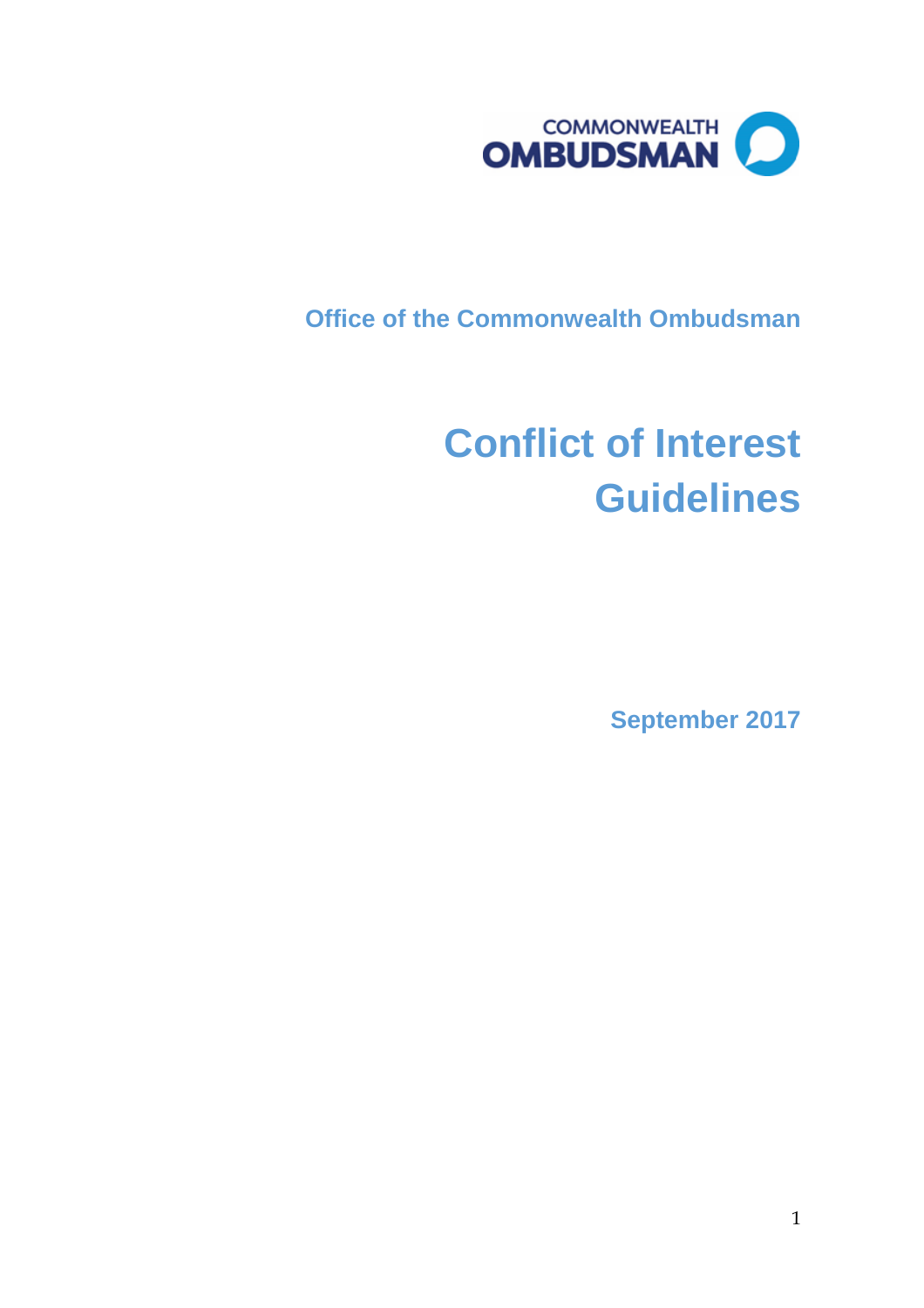# **Contents**

| Do I need to complete the Conflict of Interest/Declaration of Interests Form? 6 |  |
|---------------------------------------------------------------------------------|--|
|                                                                                 |  |
|                                                                                 |  |
| Attachment A - Conflict of Interest - Disclosure Form                           |  |
| Attachment B - Declaration of Personal, Financial and Other interests           |  |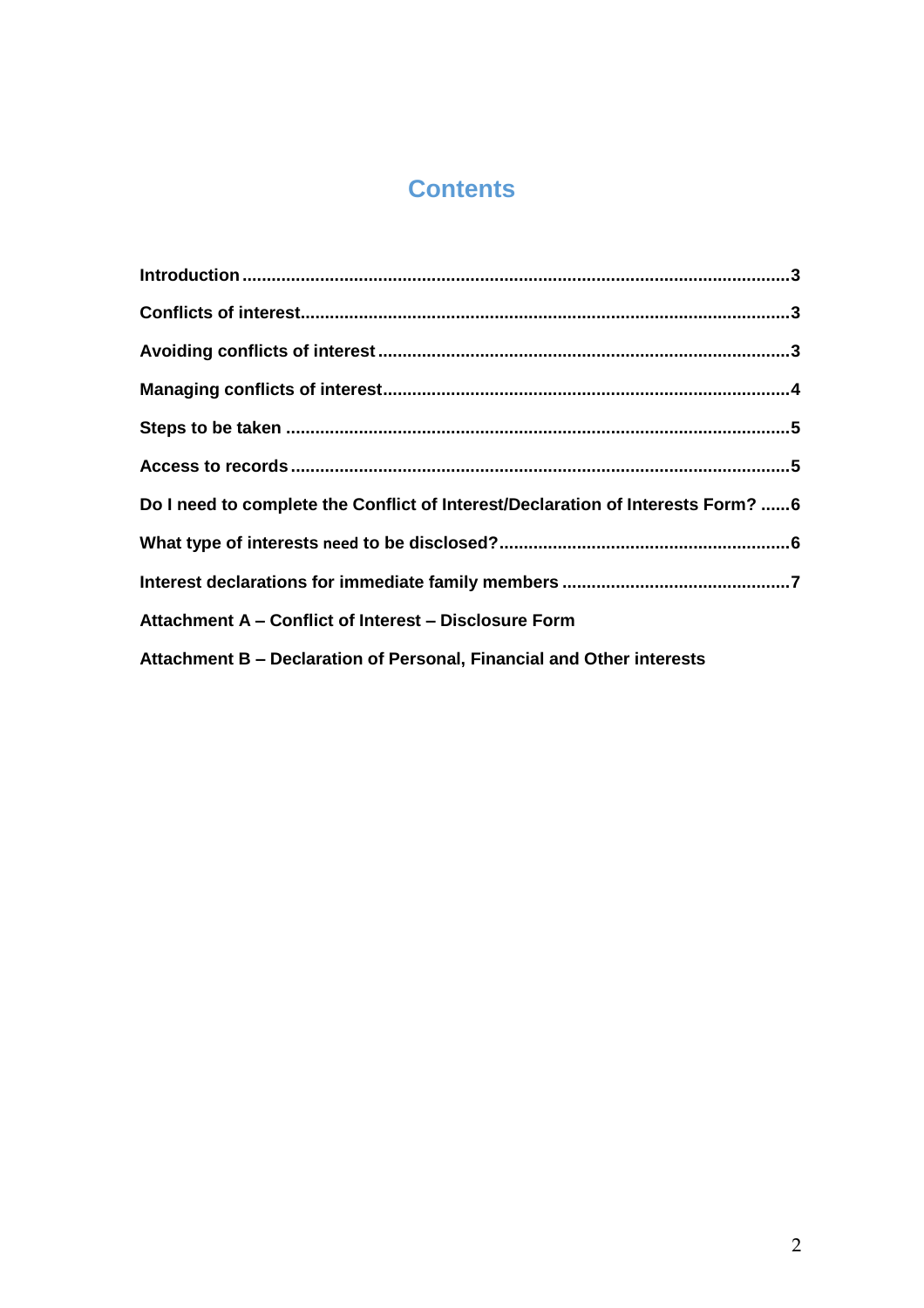# <span id="page-2-0"></span>**Introduction**

The APS Code of Conduct states that an APS employee must take reasonable steps to avoid, any conflict of interest (real or apparent) in connection with APS employment; and disclose details of material personal interest of the employee in connection with his/her APS employment [Section 13(7) *Public Service Act 1999*].

As well, an actual or apparent conflict of interest is a form of bias and can therefore breach one of the requirements of procedural fairness, affecting the lawfulness of any decision made.

Given the special role of the Ombudsman's Office in the administrative review system, any substantial claim that an employees acted improperly would be gravely embarrassing. The following guidelines are promulgated to provide employees with advice on their dealings with complainants, agencies and other stakeholders. Each case must, however, be considered on its merits.

# <span id="page-2-1"></span>**Conflicts of interest**

A conflict of interest exists when it appears likely that an employee could be influenced, or where it could be perceived that they are influenced, by a personal interest in carrying out their duty. Conflict of interests may be real, apparent or potential:

- **Real –** where a direct conflict exists between current official duties and existing private interests.
- **Apparent –** where it appears or could be perceived that private interests are improperly influencing the performance of official duties whether or not that is actually the case.
- **•** Potential where private interests are not but could come into direct conflict with official duties.

Examples:

- An example of a real conflict of interest is where an employee deals with a complaint in which their spouse was the decision maker within the agency complained about.
- An apparent conflict of interest could be where an employee maintains strong social and personal relationships with the area within an agency they are investigating.
- Similarly, an employee who is in dispute with, or currently seeking assistance from an agency in his or her private capacity, should be cautious of involvement with complaints about that agency.
- Another instance of bias might arise where, say, an officer is known to hold views on a particular subject that could suggest he or she might not bring an open mind to the subject.

## <span id="page-2-2"></span>**Avoiding conflicts of interest**

While it is difficult to provide guidance on every possible scenario, it is important to recognise that the independence of the Office must be maintained to a high degree. In addition to s13(7), the APS Code of Conduct requires APS employees to:

behave honestly and with integrity in connection with APS employment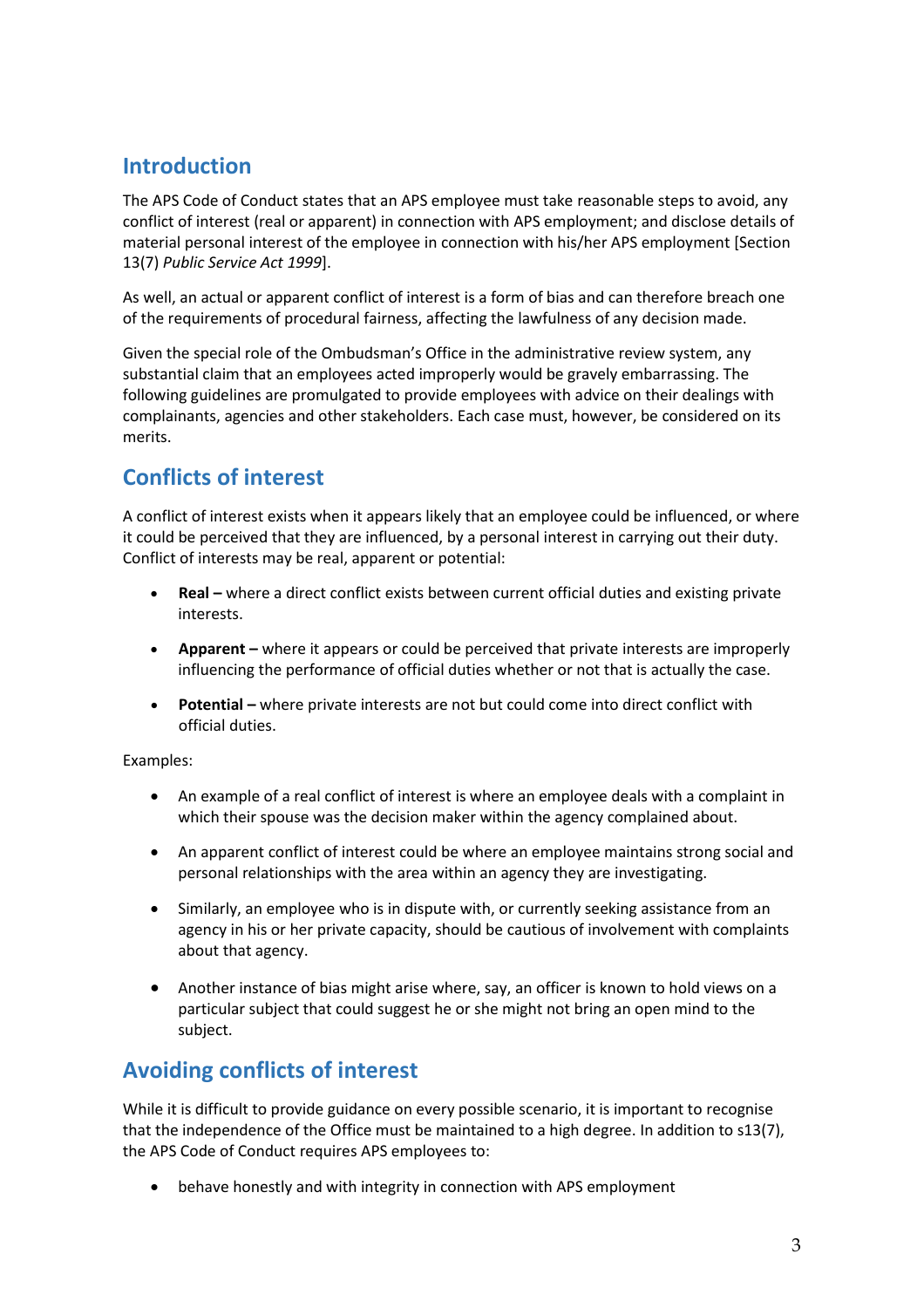not improperly use inside information or the employee's duties, status, power or authority; in order to gain, or seek to gain, a benefit or advantage for the employee or any other person.

All employees must regularly assess whether they have a conflict of interest and take reasonable steps to avoid situations where their private financial or other interests (or those of immediate family members, such as spouses/partners or dependants) could or could be perceived to conflict with their official duties. They must not allow their interests to influence the decisions they make, the actions they take or the advice they provide in the course of their official duties.

Where an employee believes on reasonable grounds that a conflict exists, they should immediately report this to their supervisor. This also includes where the employee consider that a colleague may be compromised. If the matter remains unresolved after discussing it with their supervisor, it should be brought to the attention of the relevant Senior Assistant Ombudsman/Chief Operating Officer (SAO/COO).

There may also be occasions where complainants (or for that matter agencies), might accuse the Office of a conflict of interest. While there may be no grounds for such a perception, it is nevertheless important to consult with the supervisor to determine whether any steps should be taken to deal with the perception.

By its very nature, the Office's work requires us to develop professional, mature working relationships with officers of other agencies. This may include face-to-face meetings, regular telephone contact and informal discussions. It would be incorrect to suggest that employees must remain at arms-length from Departmental officers. However, the Office's independence must always be maintained.

If an employee is in any doubt about whether there is a real or apparent conflict of interest then they should err in favour of reporting it to a supervisor. If, as a supervisor, there is doubt, or the supervisor believes that there is a risk of controversy about the matter, they should report it to an SAO/COO, the Deputy Ombudsman or the Ombudsman, as appropriate.

One area that warrants specific comment is the risk of the perception of bias by making personal comments about complainants or other persons involved in investigations. It is important that employees do not make (or record) value judgements about the people we deal with. For example, a person is no less entitled to approach this Office if he/she has a criminal record or has been charged with an offence. They should be given the same level of courtesy and respect as any other complainant. Similarly those complainants who appear to have psychological problems are entitled to the same courtesy, respect and attention as those who do not. Indeed, their condition may make them less able to approach officials or to express themselves clearly, so that more time might be needed.

### <span id="page-3-0"></span>**Managing conflicts of interest**

While avoiding conflicts is generally preferable, in practice there may be some situations in which conflicts of interest cannot be wholly avoided and need to be managed in a way which will withstand external scrutiny.

The action taken to manage a real or apparent conflict of interest will be determined according to the specific circumstances of the individual case, including the role and responsibilities that the employee performs for the Office and the nature and extent of the conflict.

Without limiting the types of action which could be taken, there are a number of ways in which conflicts of interest may be managed, including: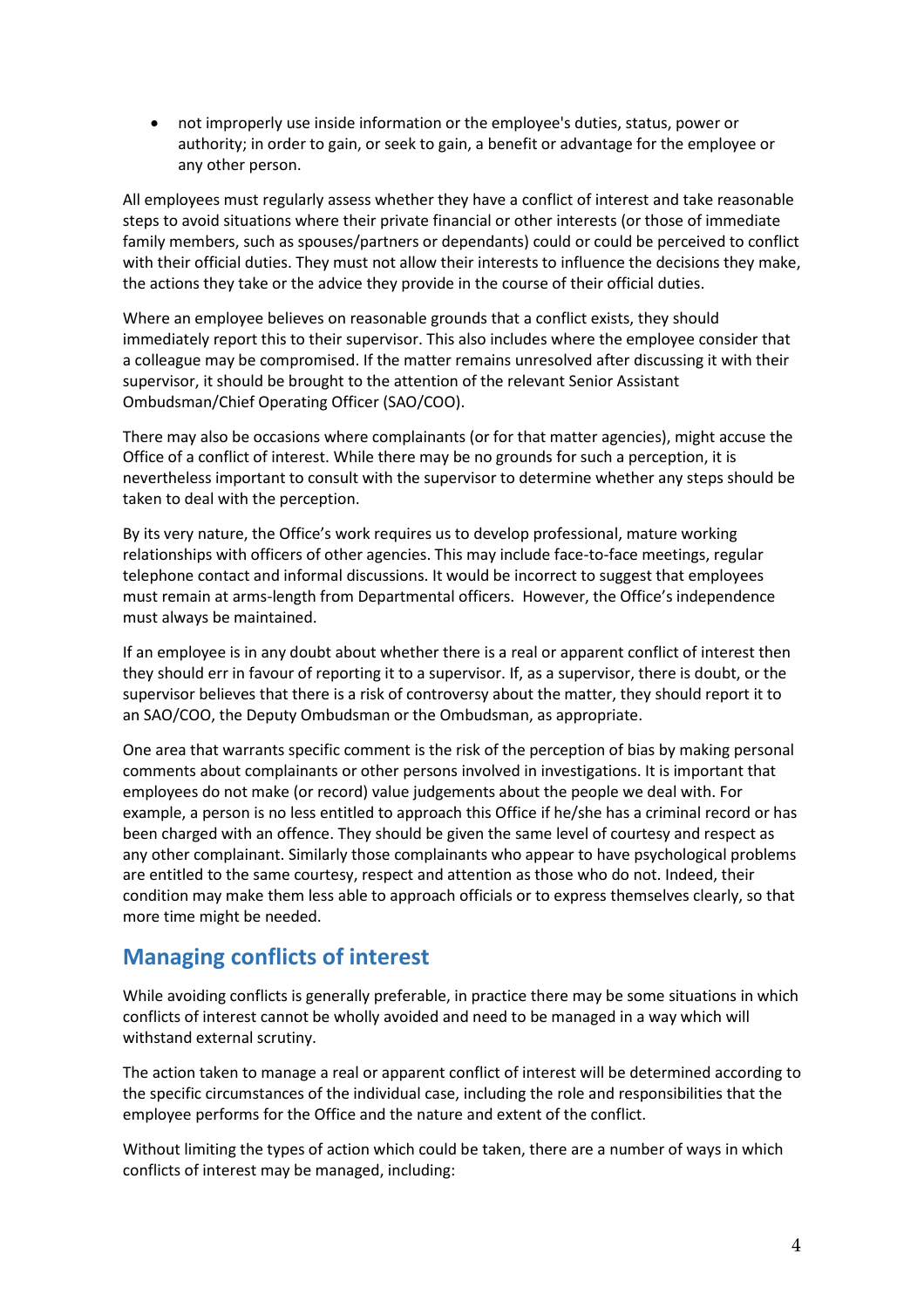- altering the employee's duties so they are no longer performing the role which may potentially put them in a conflict situation
- allowing the employee to continue in the same role but for the Office to implement appropriate safeguards which address the real or apparent conflict of interest
- asking the employee to dispose of their financial interests.

If an employee's disclosure presents a real or apparent conflict of interest requiring the Office to develop a management strategy, or if the disclosure raises concerns about a potential breach of the APS Code of Conduct, the matter should be brought to the attention of the relevant SAO/COO. Please refer to the Office's *Breaches of the Code of Conduct – Guidelines for Handling Suspected and Determined Breaches*.

### <span id="page-4-0"></span>**Steps to be taken**

Where there is likely to be a real or apparent conflict of interest, the employee should have no further dealings with the complaint and should record (in neutral terms) the reasons for this and arrange for it to be transferred to another employee via his/her supervisor.

The employee should refrain from making comments or joining in conversations about the case with those who continue to deal with it. In cases where there might be an appearance of a conflict, but the employee is confident that he/she would bring an open mind to the matter, the best course would be to discuss the matter with their supervisor so that they may consider what action (if any) should be taken. A note should be made of this discussion and one of the following Forms should be completed:

- Conflict of Interest Disclosure Form **Attachment A**, or
- Declaration of Personal Financial and Other Interests **Attachment B**.

Further information on which is the appropriate form for individual circumstances is included under the Section below titled Do I need to complete the Conflict of Interest/Declaration of Interests Form.

The role of supervisors in this area is critical and can be difficult. Supervisors should provide an example and give frank guidance to the employees they supervise; they should be prepared to listen and to consider any possible conflict of interest or bias issues raised. But more than that, they should, where possible, anticipate possible issues and address them.

### <span id="page-4-1"></span>**Access to records**

Employees should be aware that computer audit trails are able to detect access and/or attempts to access all electronic records maintained on our complaint management system. Employees must not access complaint details without a bona fide reason to do so. Employees who become aware that a person named in a complaint is known to them (for example, as a relative, friend, or neighbour) should bring this to the attention of their supervisor. The supervisor is to take appropriate action to prevent any inappropriate access occurring.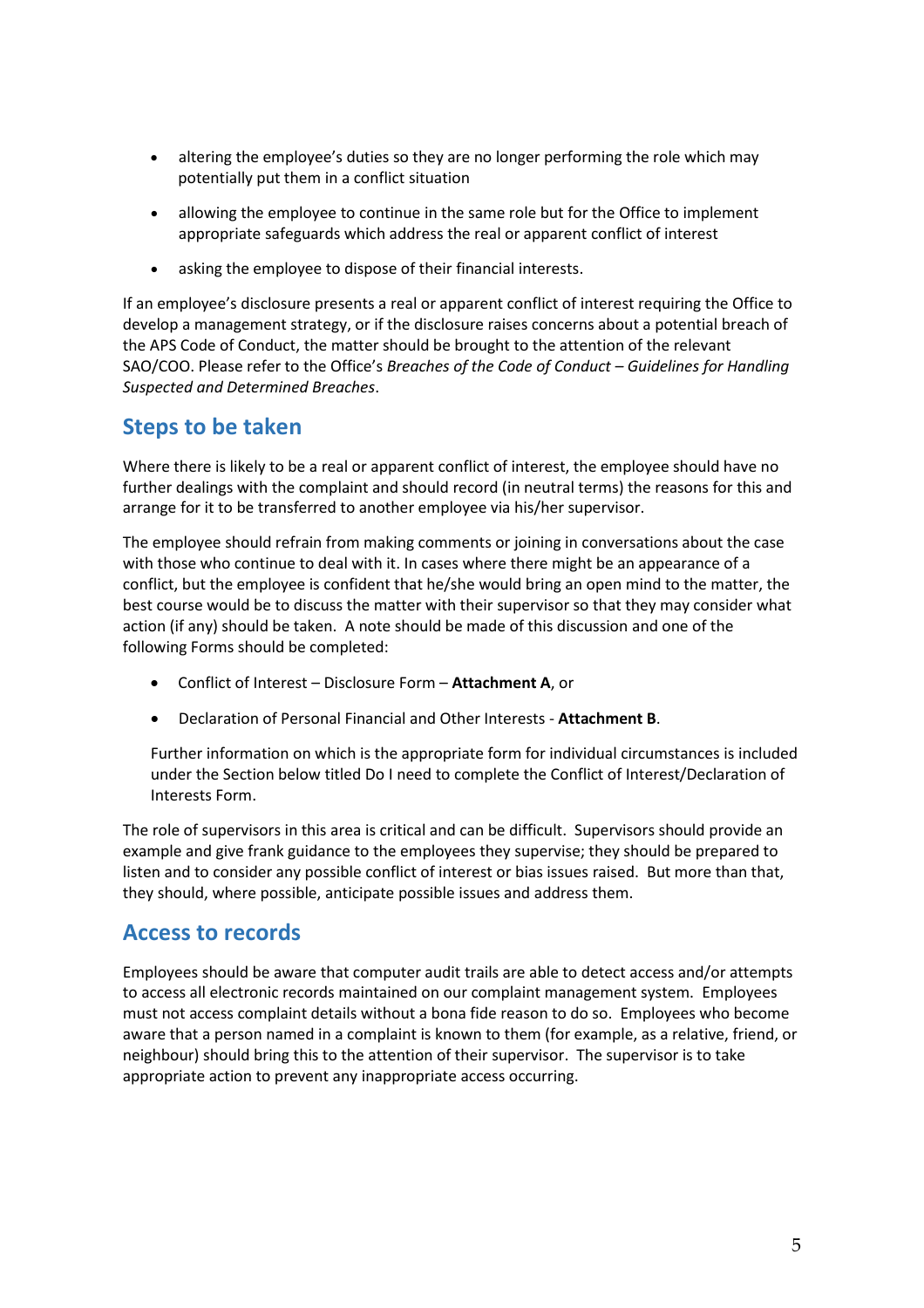# <span id="page-5-0"></span>**Do I need to complete the Conflict of Interest/Declaration of interests Form?**

**For non-SES employees,** general real/apparent/potential conflicts of interest that exist or arise in the course of employment should be disclosed/declared and addressed through the completion of the Conflict of Interest – Disclosure Form at **Attachment A**. They must do so no later than 14 days after becoming aware of a real, apparent or potential conflict of interest.

**All SES employees (including employees acting as SES for three months or more)** and non-SES employees in identified positions must make an **annual declaration** of private, financial and other interests. They must make a declaration by completing a Declaration of Personal Financial and Other Interests (at **Attachment B**) and submitting it to the Ombudsman. Employees in this category must also complete a new Declaration where there is:

- a change in their responsibilities or a change in the issue or subjects on which they are required to make decisions or give advice, and/or
- there is a change in their personal circumstances that could impact upon the decisions they are taking or the advice they are giving.

Human Resources will forward an email seeking the annual declaration from all SES (and relevant non SES) employees.

In some circumstances; it may be more appropriate for non-SES employees who need to declare any private, financial or other interests of their immediate family (including spouses/partners and children) to complete the Declaration of Personal Financial and Other Interests at Attachment B as opposed to the Form at Attachment A – (see Section below titled Interest Declarations for Immediate Family Members).

## <span id="page-5-1"></span>**What type of interests need to be disclosed?**

Employees who are required to complete the Declaration of Personal Financial and Other Interests only need to provide information about private, financial and other interests that **could, or could be seen to, influence** the decisions or actions they take or the advice they provide in the course of their official duties.

The types of interests that may need to be disclosed include real estate investments, shareholdings, trusts or nominee companies, company directorships or partnerships, relationships with lobbyists, other significant sources of income, significant liabilities, gifts, private business, employment, voluntary, social or personal relationships, but **only** those that could, or could be seen to, affect official responsibilities with the Office.

#### *Ties to other agencies where these have the perception of creating a conflict of interest*

Employees who have significant ties to other agencies or organisations we oversight should make an appropriate declaration. The two main areas which would determine whether ties to other agencies or organisations are significant would be:

 The nature of the ties. The potential for perceived partiality is dependent on the role performed by the person in the other agency and the role now being performed by them in the Ombudsman's office. For example, administrative functions in either agency could be excluded, or where the person does not perform a review role relevant to the other agency.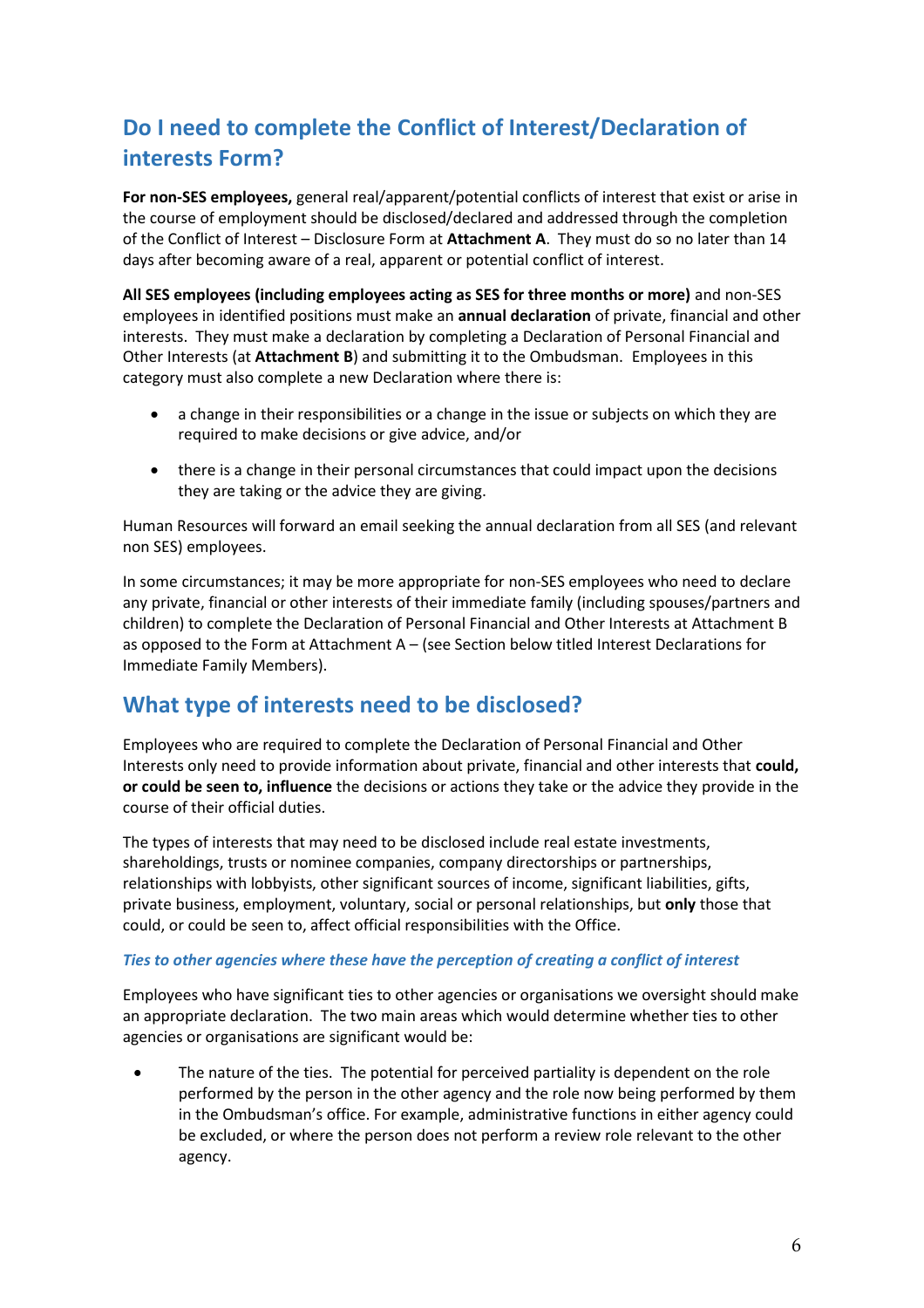The currency of those ties. Ties covering the previous 12 months should be documented. Where an officer has held a position in an agency and retains an employment relationship with that agency, through secondment or other arrangement, that relationship should be documented.

Where a potential perceived lack of impartiality is identified, the SAO responsible for the employee must ensure that a document is prepared that outlines how the perceived lack of impartiality is to be managed through escalation/delegation/transfers. The Conflict of Interest – Disclosure Form at Attachment A should be used to document these circumstances and then be forwarded to HR for filing on the employees Personnel file.

#### **Non-delegable functions**

Where functions may not be delegated (or escalated), the potential for partiality must also be noted on the relevant papers such as draft investigation reports and clearance/review documentation retained in files. Consideration of the potential for perceived lack of impartiality should be documented, especially at the following points:

- The decision whether to proceed or not to proceed with an investigation, inspection or public submission.
- Details of decision over the scope and boundaries of any investigation, inspections or submissions.
- Clearance and prioritisation of findings of an investigation or inspections.
- Clearance of any recommendations or suggestions arising out of investigation, inspections or submission.

### <span id="page-6-0"></span>**Interest declarations for immediate family members**

Employees **must** declare any private, financial or other interests of their immediate family (including spouses/partners and children) that they are aware of that **could, or could be seen to, influence** the decisions or actions they take or the advice they provide in the course of their official duties.

Where an employee is obliged to disclose information about private, financial or other interests of an immediate family member, the individual must ask that family member to sign a declaration of consent indicating that they consent to the declaration of such information (the declaration of consent in Attachment B.)

If the immediate family member refuses to provide consent or is unable to do so, the non-SES employee must discuss the real or apparent conflict of interest, in general terms, with the relevant SAO/COO. SES employees must discuss the issue with the Deputy Ombudsman who will decide what further action should be taken.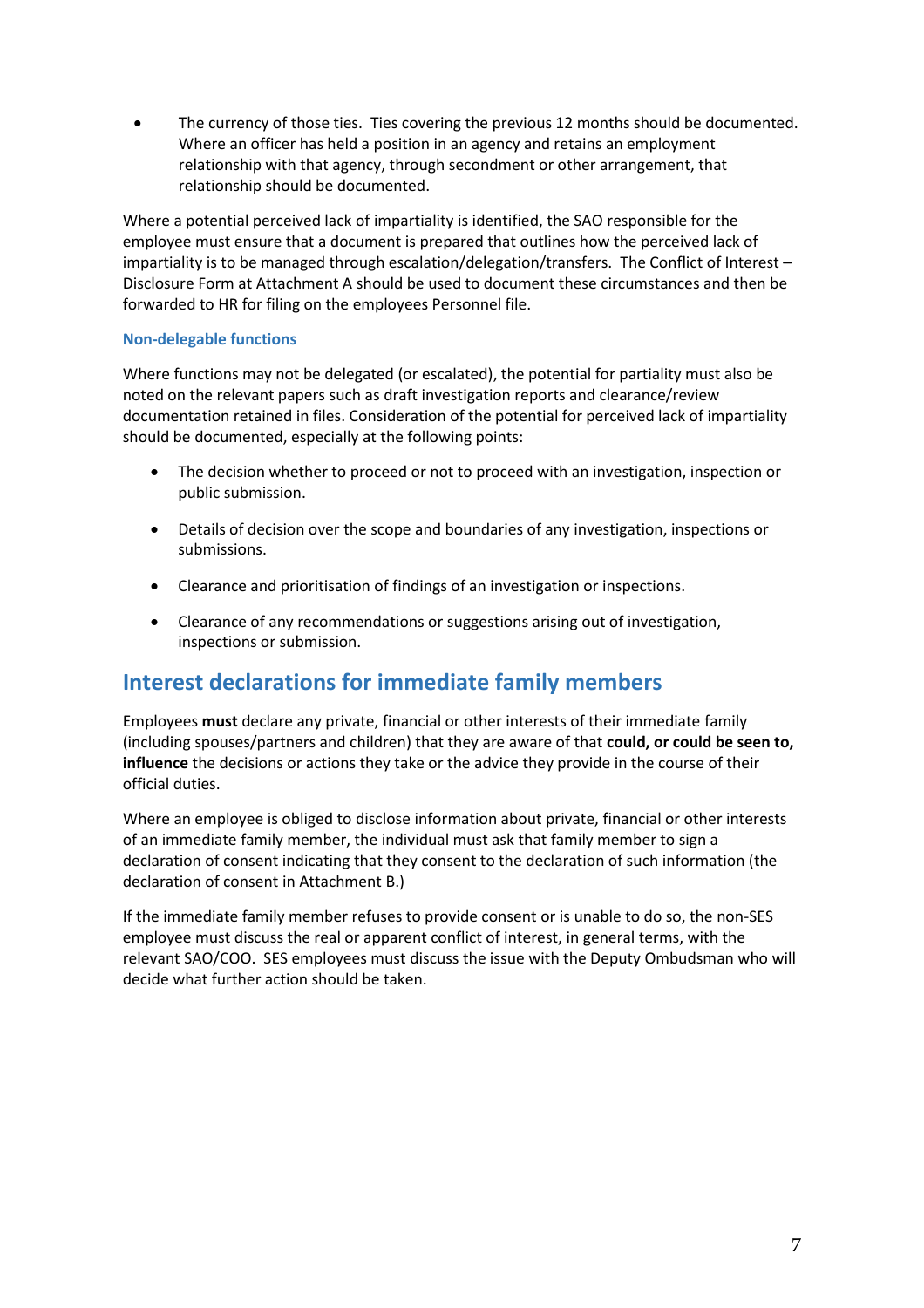

**Sensitive: Personal** *(When completed)*

### **Conflict of Interest – Disclosure Form**

| <b>Employee's Surname:</b>  |  |
|-----------------------------|--|
| <b>Given Name/s:</b>        |  |
| <b>Position:</b>            |  |
| <b>Branch and Location:</b> |  |
| <b>Director's Name:</b>     |  |

#### **Describe the private interests that have the potential to impact on your ability to carry out, or be seen to carry out, your official duties impartially and in the public interest.**

(Describe your private interests and/or associations)

#### **Describe the expected roles/duties you are required to perform.**

(Describe the duties you are currently required to perform)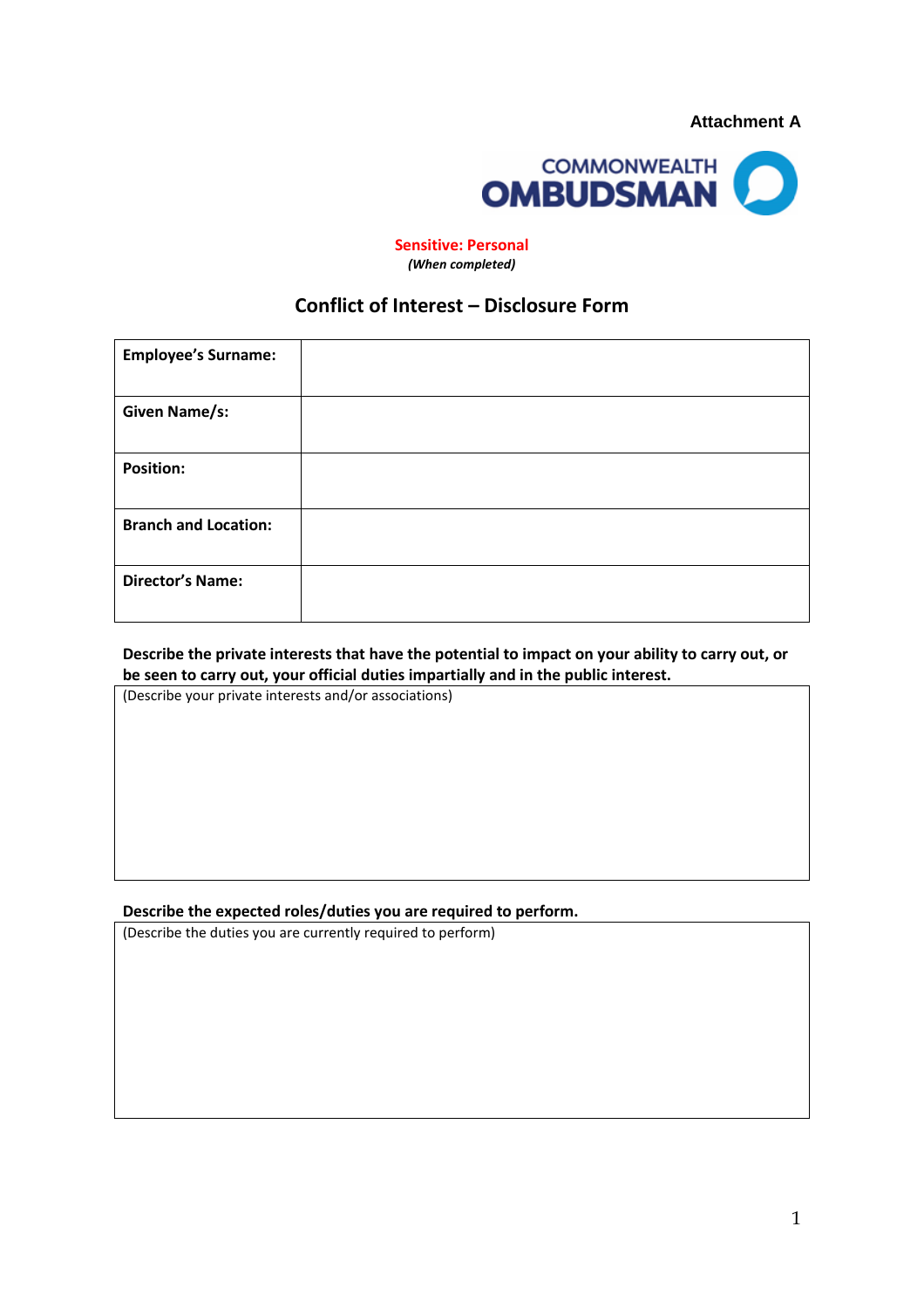**The conflict of interest has been identified as:** (Please select one of the following)

A real conflict of interest **Pecuniary interest** 

An apparent/perceived conflict of interest Non-pecuniary interest

A potential conflict of interest

#### **Employee Declaration**

I declare that the above details of my private interests are correct to the best of my knowledge and am aware of my responsibilities to take reasonable steps to avoid any real or apparent conflict of interest in connection with my public service employment and to advise my manager of any relevant changes in my personal circumstances.

| Signature: | Date: |
|------------|-------|
|            |       |

#### **Action by Director**

Г

Describe the action proposed to mitigate the real or perceived conflict which has been disclosed and the reasons for the decisions:

| The above action has been discussed with the employee and is appropriate to resolve the real or apparent<br>conflict of interest disclosed above. |  |       |  |
|---------------------------------------------------------------------------------------------------------------------------------------------------|--|-------|--|
| Signature of<br>Director:                                                                                                                         |  | Date: |  |
| Employee<br>Endorsement:                                                                                                                          |  | Date: |  |

**When this form is finalised it should be scanned and forwarded to [human.resources@ombudsman.gov.au](mailto:human.resources@ombudsman.gov.au) for retention on the employee's personnel file.**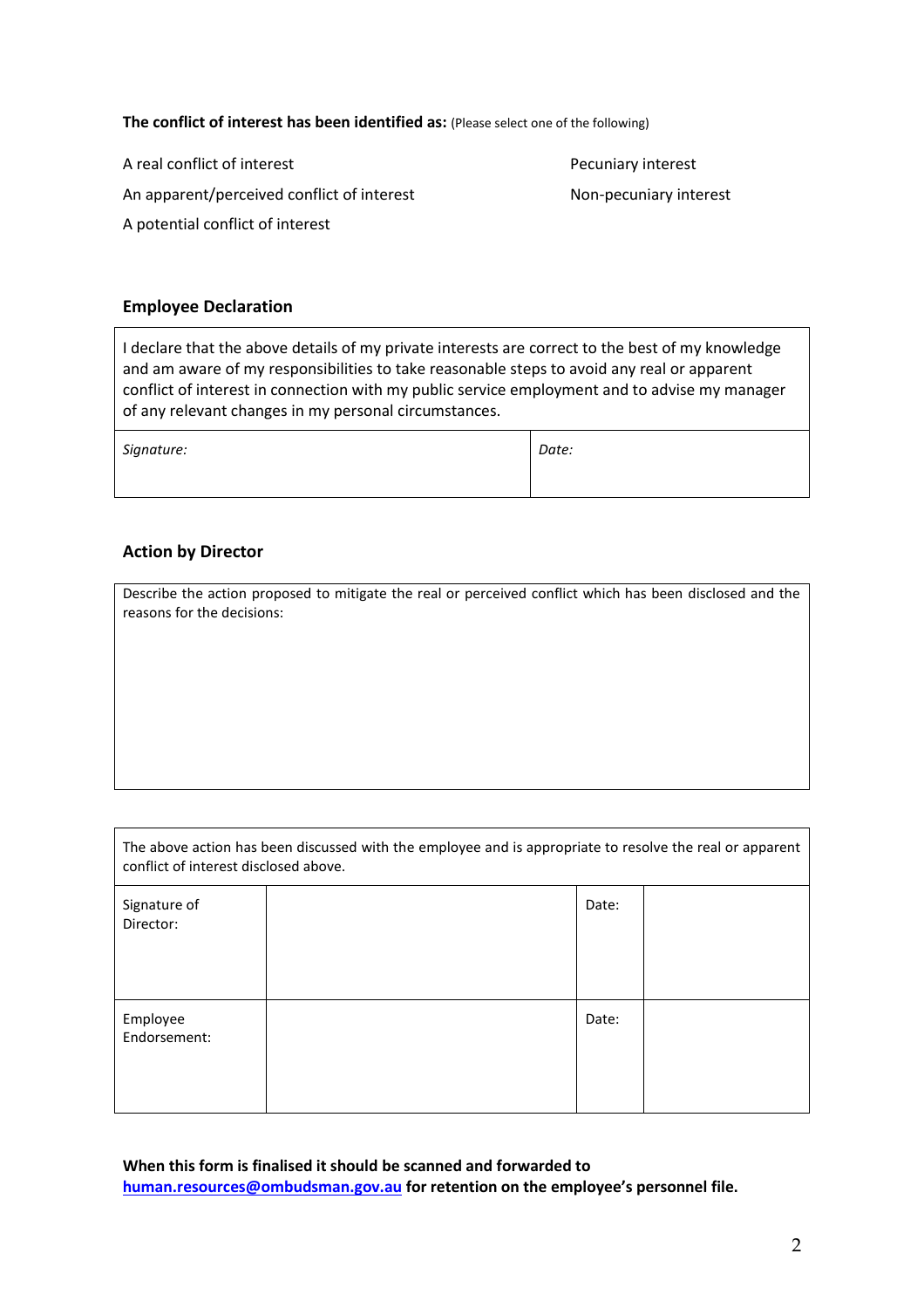

#### **Attachment B**

## **DECLARATION OF PERSONAL FINANCIAL AND OTHER INTERESTS**

This declaration of financial and other personal interests is to be completed annually by:

- all SES employees
- all employees acting as SES for longer than three months; and
- any other employees to whom the Ombudsman considers the declarations policy should apply because of their responsibilities or the nature of their work.

#### **This declaration is to be forwarded on completion to the Ombudsman:**

I, the contract of the contract of the contract of the contract of the contract of the contract of the contract of the contract of the contract of the contract of the contract of the contract of the contract of the contrac

#### *(First name/s) (Surname)*

- I am aware of my responsibilities under the APS Code of Conduct to:
	- behave honestly and with integrity
	- to take reasonable steps to avoid, any conflict of interest (real or apparent) in connection with APS employment
	- disclose details of any material personal interest in connection with APS employment; and
	- not make improper use of (a) inside information, or (b) my duties, status, power or authority, in order to gain, or seek to gain, a benefit or advantage for myself or for any other person.
- I have read and understood:
	- the APS–wide guidelines covering declarations of personal interests set out in *APS Values and Code of Conduct in Practice;* and
	- any other policies and guidelines on declarations of personal interests that the Office of the Commonwealth Ombudsman may have put in place

that require me to declare any private interests or relationships which could or could be seen to influence the decisions I am taking or the advice I am giving.

- The attached list at **Annex A** of my private interests and relationships has been prepared on the basis of:
	- $\circ$  the particular roles and responsibilities of the Office of the Commonwealth Ombudsman; and
	- o my APS roles and responsibilities.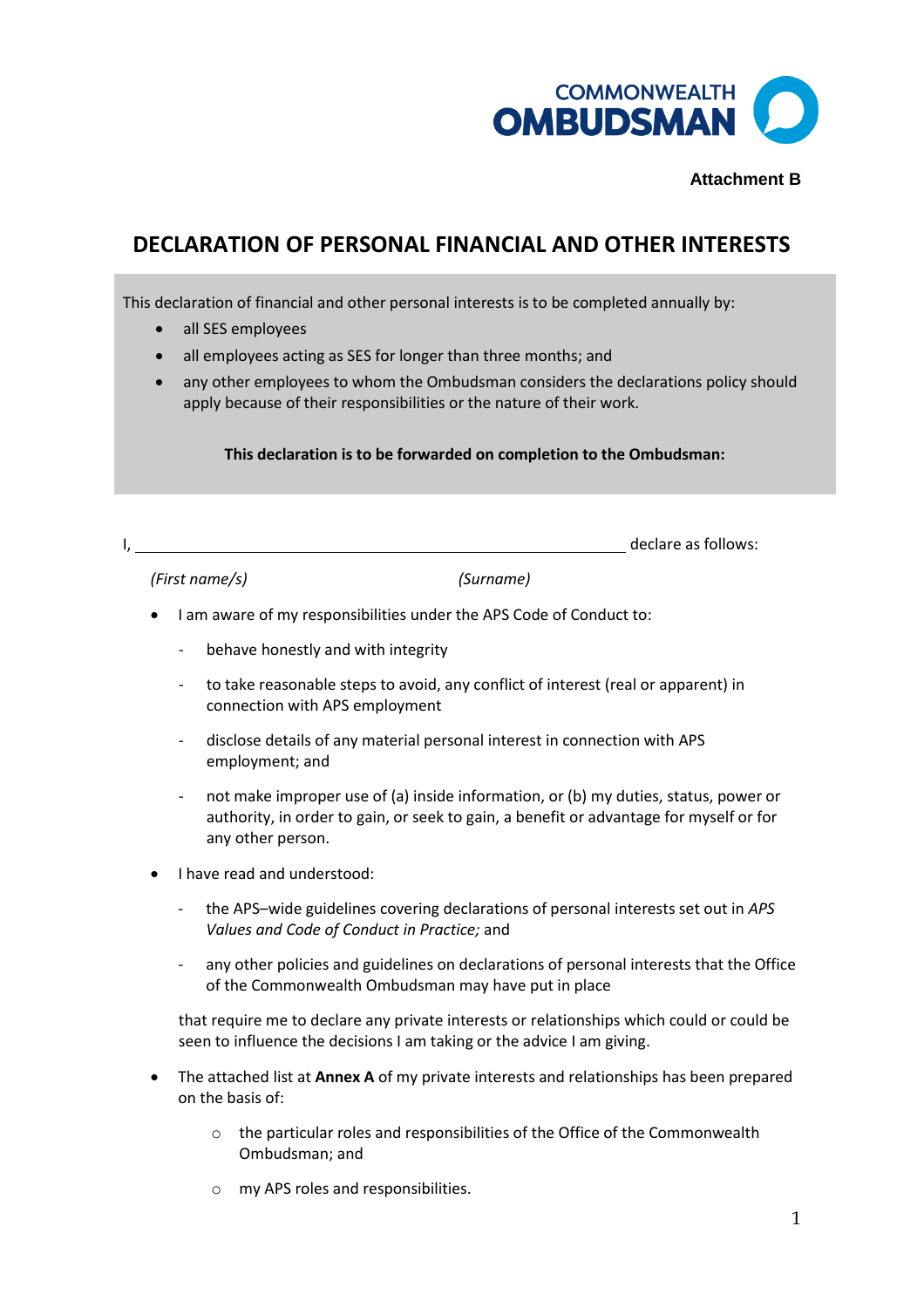- I undertake to immediately inform the Ombudsman of any changes to my responsibilities or to the issue or subjects on which I am required to make decisions or give advice; and my personal circumstances that could affect the contents of this declaration and to provide an amended declaration/s using this pro forma.
- I undertake to declare any material personal interests of my immediate family that I am aware of, should circumstances arise in which I consider that they could or could be seen to influence the decisions I am taking or the advice I am giving. I understand that this would require the consent of the family member to the collection by the Office of the Commonwealth Ombudsman of personal information and a declaration that he/she is aware of the purpose for which the personal information has been collected, the legislative requirements authorising the collection and the third parties to whom the personal information may be disclosed, and consents.
- I have declared my material personal interests at **Annex A**

or

- $\Box$  I have no material personal interests to declare
- I have arranged for **Annex B and Annex B(i)** to be completed by my immediate family who I believe have material personal interests to declare

\_\_\_\_\_\_\_\_\_\_\_\_\_\_\_\_\_\_\_\_\_\_\_\_\_\_\_\_\_\_\_\_\_\_\_\_\_\_\_\_\_\_\_\_\_\_\_\_\_\_\_\_\_\_\_\_\_\_\_\_\_\_\_\_\_\_\_\_\_\_\_\_\_\_\_\_\_\_\_

or

 $\Box$  I have no material personal interests in respect of my immediate family to declare

Signature:

Name:

Date:  $\frac{1}{\sqrt{1-\frac{1}{2}}}\frac{1}{\sqrt{1-\frac{1}{2}}}\frac{1}{\sqrt{1-\frac{1}{2}}}\frac{1}{\sqrt{1-\frac{1}{2}}}\frac{1}{\sqrt{1-\frac{1}{2}}}\frac{1}{\sqrt{1-\frac{1}{2}}}\frac{1}{\sqrt{1-\frac{1}{2}}}\frac{1}{\sqrt{1-\frac{1}{2}}}\frac{1}{\sqrt{1-\frac{1}{2}}}\frac{1}{\sqrt{1-\frac{1}{2}}}\frac{1}{\sqrt{1-\frac{1}{2}}}\frac{1}{\sqrt{1-\frac{1}{2}}}\frac{1}{\sqrt{1-\frac{1}{2}}}\frac{1}{\$ 

#### *For completion by the Ombudsman*

| Action required: | $\Box$ No | $\Box$ Yes |
|------------------|-----------|------------|
|                  |           |            |

#### Signature: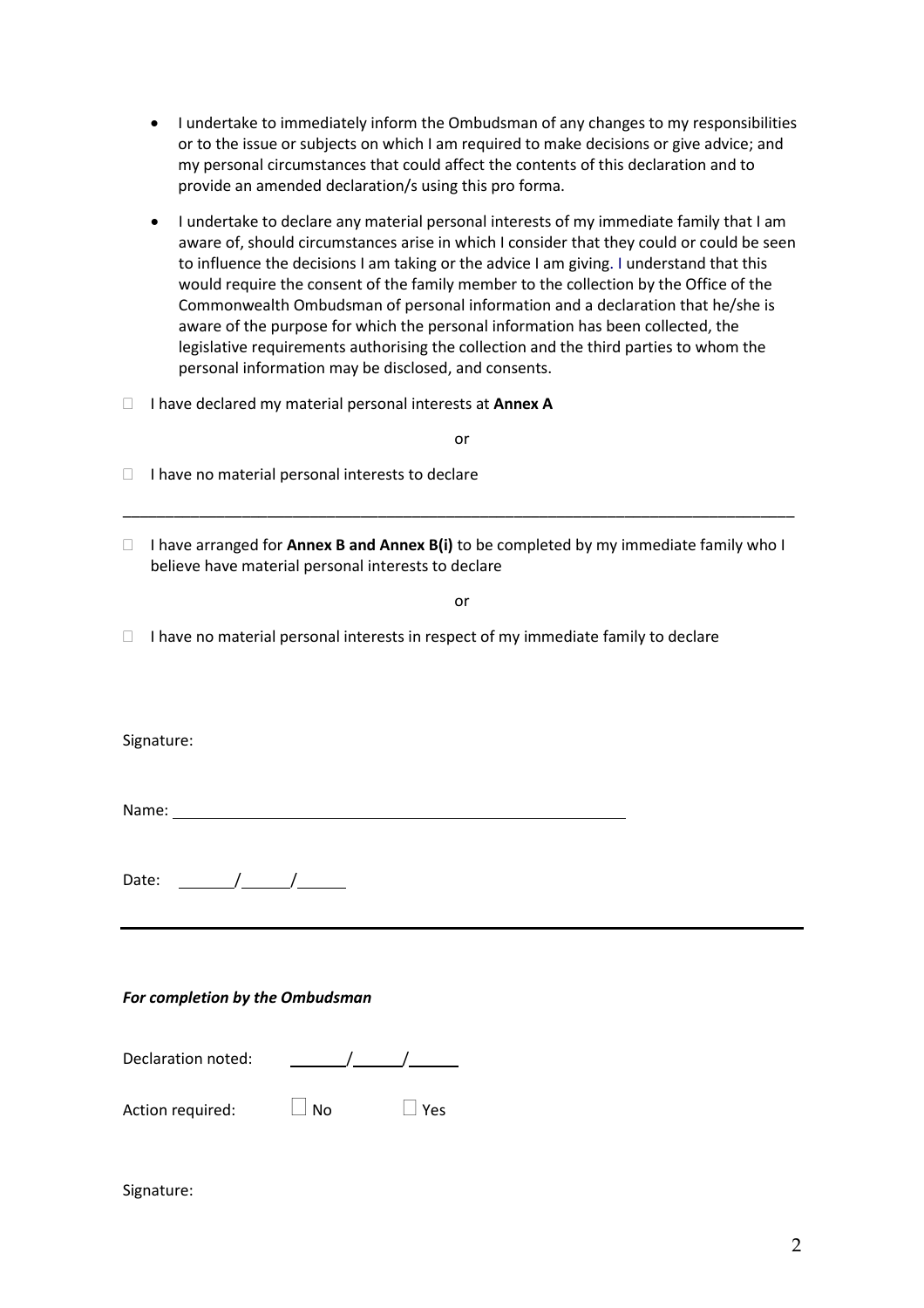#### **Declaration of Material Personal Interests**

Please list any material interests which could or could be seen to influence the decisions you are taking or the advice you are giving.

The types of interests and relationships that may need to be disclosed include real estate investments, shareholdings, trusts or nominee companies, company directorships or partnerships, other significant sources of income, significant liabilities, gifts, private business, employment, voluntary, social or personal relationships that could or could be seen to impact upon your responsibilities.

| Signature: |
|------------|
|------------|

Name:

Date:  $\frac{1}{\sqrt{1-\frac{1}{2}}}\frac{1}{\sqrt{1-\frac{1}{2}}}\frac{1}{\sqrt{1-\frac{1}{2}}}\frac{1}{\sqrt{1-\frac{1}{2}}}\frac{1}{\sqrt{1-\frac{1}{2}}}\frac{1}{\sqrt{1-\frac{1}{2}}}\frac{1}{\sqrt{1-\frac{1}{2}}}\frac{1}{\sqrt{1-\frac{1}{2}}}\frac{1}{\sqrt{1-\frac{1}{2}}}\frac{1}{\sqrt{1-\frac{1}{2}}}\frac{1}{\sqrt{1-\frac{1}{2}}}\frac{1}{\sqrt{1-\frac{1}{2}}}\frac{1}{\sqrt{1-\frac{1}{2}}}\frac{1}{\$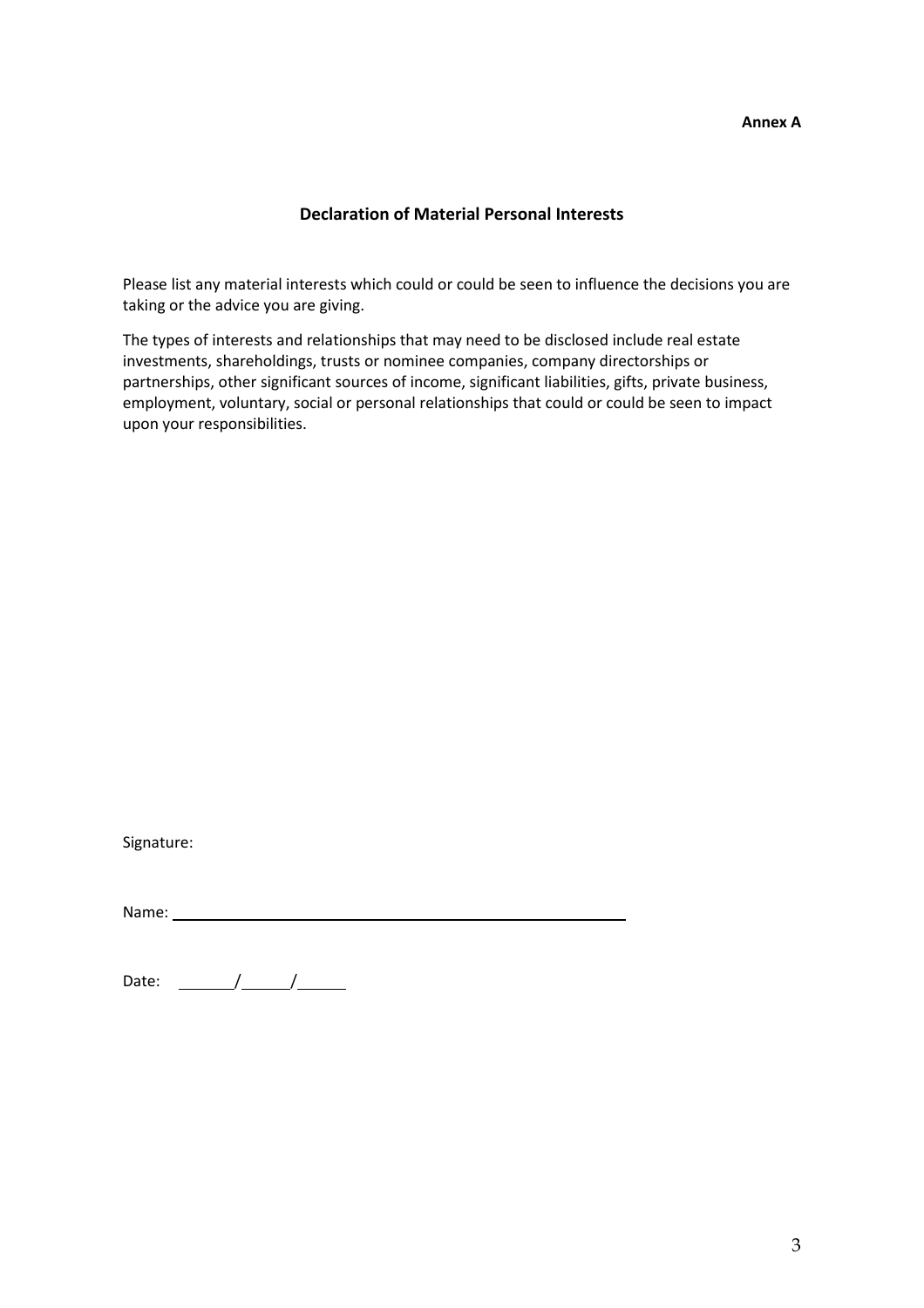#### **Declaration of Consent by Immediate Family Member to the Disclosure of their Personal Financial and other Interests**

This declaration is to be completed by your immediate family member/s should circumstances arise in which you consider that the personal financial and other interests of the family member/s could or could be seen to influence the decisions you are taking or the advice you are giving.

I am aware that my information has been collected for the purpose of identifying personal and other interests that could or could be seen to influence the decisions that the employee covered by the declarations policy is taking or the advice he/she is giving. I am aware of the Privacy Principles set out in the *Privacy Act 1988* which authorise the collection and the third parties to whom my personal information may be disclosed. *I consent to the collection of my personal information by the Office of the Commonwealth Ombudsman*.

The attached list at **Annex B(i)** of my private interests and relationships has been prepared on that basis.

Signature:

Name:

Relationship to Employee:

Date:  $J$  /